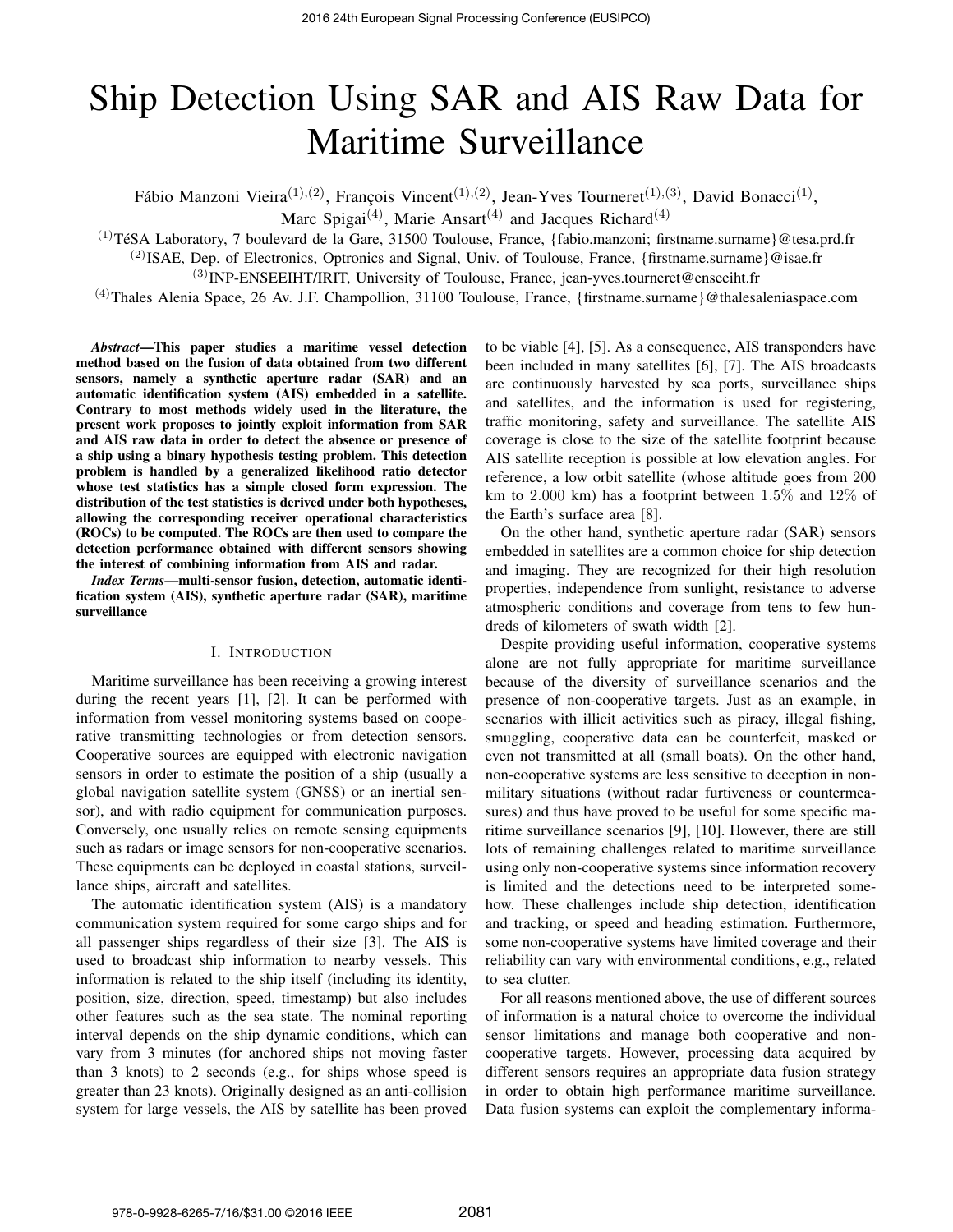tion associated with different sensors in several ways. The conventional approach considers data fusion after detection, where the detectors provide lists of detections that need to be merged together. Some features that can be used for data fusion include ship position, heading and speed among others (see [2], [10]–[12] for more details). In this paper we propose to fuse the data at an upstream step of the processing. Indeed, the closer to the raw data, the less loss of information due to processing. This way, one can expect better performance and possibly detect smaller targets that would have been discarded by the conventional detector. In a fusion-before-detect scheme, we study a new detector adapted to raw data acquired by both AIS and SAR sensors.

The paper is organized as follows. Section II introduces statistical models associated with the signals acquired by the AIS and SAR sensors. Section III investigates a generalized likelihood ratio test (GLRT) for the detection of a ship by using signals acquired by AIS and SAR sensors. Section IV studies the distribution of the GLRT detector under two hypotheses associated with the absence or presence of a ship. Section V evaluates the theoretical performance of the proposed detector in different scenarios corresponding to ships of different sizes. Conclusions and future work are finally reported in Section VI.

# II. DATA MODEL

## *A. AIS signal*

The AIS default packet length is 256 bits of data and signaling bits. However, the bit-stuffing operation used in the AIS protocol [13] possibly increases the packet length by adding extra bits to the data stream in order to preserve signal transitions (necessary to synchronize the receiver clock) and also to avoid the appearance of signaling pattern inside the data bit stream [14]. The bits are then NRZI encoded and modulated using a Gaussian minimum shift keying (GMSK) modulation before message transmission. An attenuated, delayed and Doppler shifted version of the transmitted AIS signal is then received by the AIS satellite. Note that a possible overlap of AIS transmissions may occur due to the high number of ships seen by a satellite (AIS message collisions).

This paper directly considers the raw AIS signal acquired by the receiver. This signal is a vector of complex time samples obtained after in-phase and quadrature (I/Q) demodulation before any signal processing step. For a single vessel at a position  $\boldsymbol{\theta} = (x, y)^T \in \mathbb{R}^2$ , the received sampled AIS signal  $\mathbf{y}_{\text{AIS}} = (\mathbf{y}_{\text{AIS}}(1), ..., \mathbf{y}_{\text{AIS}}(N_{\text{AIS}}))^T \in \mathbb{C}^{N_{\text{AIS}}}$  (where  $N_{\text{AIS}}$  is the sample size) is defined as

$$
\boldsymbol{y}_{\text{AIS}} = \beta \boldsymbol{b}(\boldsymbol{\theta}) + \boldsymbol{n}_{\text{AIS}} \tag{1}
$$

where  $b(\theta) \in \mathbb{C}^{N_{\text{AIS}}}$  represents the AIS signal vector for a ship located at position  $\theta$ ,  $\beta \in \mathbb{C}$  is the unknown complex signal amplitude and  $n_{\text{AIS}} \in \mathbb{C}^{N_{\text{AIS}}}$  is the additive measurement noise. We assume here that the noise sequence contains uncorrelated complex white Gaussian samples, i.e.,  $n_{\rm AIS} \sim \mathcal{CN}\left(0, \sigma_{\rm AIS}^2 \boldsymbol{I}_{N_{\rm AIS}}\right)$ , where  $\boldsymbol{I}_{N_{\rm AIS}}$  is the  $N_{\rm AIS} \times N_{\rm AIS}$ identity matrix.

The AIS message is unknown but contains some bits that can be predicted [1]. As a consequence, the AIS signal model  $b(\theta)$  can be constructed using the known signaling bits (here the "training sequence", "start flag" and the "end flag") and the predicted message bits (here "latitude" and "longitude" bits in the AIS message). The remaining bits are blanked (replaced by zeros) and thus do not impact the detection performance.

## *B. SAR signal*

A SAR system typically uses linear frequency modulated pulses  $\psi(t) = 1_T(t)e^{j\gamma t^2}$  (where  $1_T(t)$  is the indicator function on the interval  $]-T/2, +T/2[$  and  $\gamma$  is the chirp rate parameter). During the azimuth displacement of the satellite, the SAR illuminates a side-looking target area on the Earth surface with a burst of  $N_P$  pulses modulated by a carrier frequency  $f_0$  (see Fig. 1). The transmitted SAR signal can be written

$$
s(t) = \sum_{h=1}^{N_P} \psi(t - hT_i)e^{j2\pi f_0 t}
$$

where  $T_i$  is the pulse repetition interval. The signal acquired by the receiver is the sum of all scattered echoes from the illuminated targets. For a single target at some position  $\theta$ , the received signal is  $Ar(t) = As(t-\tau_{\theta}(t))$ , where the scalar A is an attenuation factor due to the propagation losses,  $\tau_{\theta}(t)$  is the time delay expressed as function of the distance to the target  $\tau_{\theta}(t) = 2R_{\theta}(t)/c$  with  $R_{\theta}(t) = ||\vec{P}(t) - \vec{Q}(t)||$  and c is the speed of light. The term  $\tau_{\theta}(t)$  induces a Doppler associated with the received signal  $r(t)$  due to the satellite radial speed relative to the ship  $\vec{R}_{\theta}(t)/c$ .

In this paper, we directly consider the raw radar signal which is a vector of complex time samples obtained after I/Q demodulation and before any signal processing. For a single vessel at position  $\theta = (x, y)^T \in \mathbb{R}^2$ , the received sampled radar signal  $y_{rad} = (y_{rad}(1), ..., y_{rad}(N_{rad}))^T \in \mathbb{C}^{N_{rad}}$ is defined as

$$
\boldsymbol{y}_{\text{rad}} = \alpha \boldsymbol{a}(\boldsymbol{\theta}) + \boldsymbol{n}_{\text{rad}} \tag{2}
$$

where  $a(\theta) = (r(t_1), ..., r(t_{N_{\text{rad}}}))^T$  (with  $t_1, ..., t_{N_{\text{rad}}}$  the sampling times), the scalar  $\alpha$  is the unknown complex signal amplitude and  $n_{rad}$  is the additive measurement noise whose components are uncorrelated complex white Gaussian samples, i.e.,  $n_{\rm rad} \sim \mathcal{CN}\left(0, \sigma_{\rm rad}^2 \bm{I}_{\bm{N}_{\rm rad}}\right)$ .

## *C. Modeling assumptions*

In order to simplify the detection scenario, we consider the following assumptions

**Assumption 1:** At a given time instant  $t$ , the AIS and radar signals are synchronous with respect to the ship position  $\boldsymbol{\theta}(t) = [x(t), y(t)]^T$ , where the time dependence of  $\theta$ , x and y has been outlined here for clarity. As the signals coming from the same ship are usually acquired by the SAR and AIS sensors at distinct time instants  $t_{\text{rad}} \neq t_{\text{AIS}}$ , they do not generally correspond to the same coordinates. However, we assume here that these coordinates have been corrected in order to obtain  $\theta(t_{\text{AIS}}) = \theta(t_{\text{rad}})$ . It is worth noting that the equality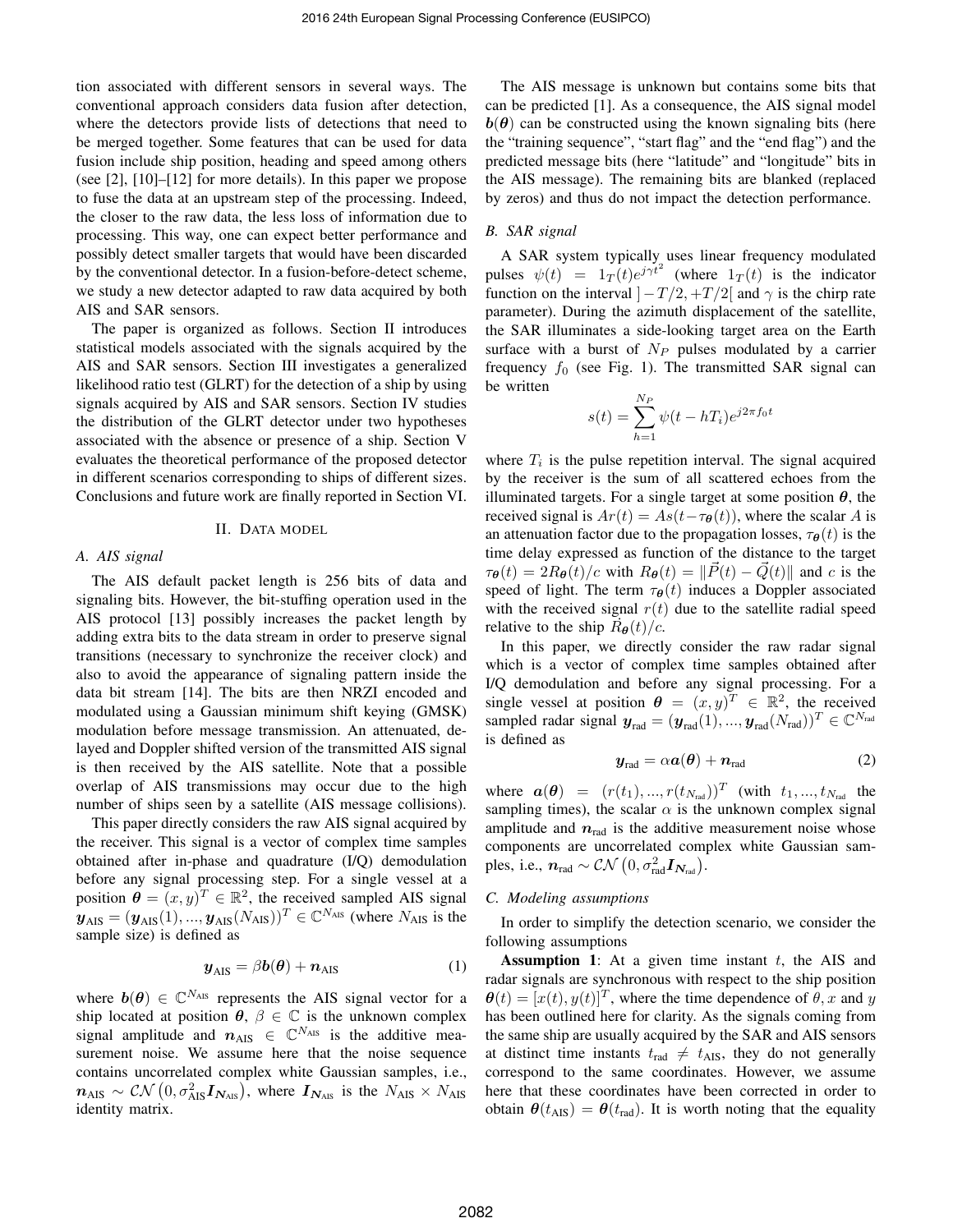

Fig. 1. SAR displacement model and the chirp signal in baseband

 $\theta_{\text{AIS}} = \theta_{\text{rad}}$  is automatically satisfied when repositioning errors are lower than the radar resolution.

Assumption 2: The proposed model is valid for a single ship per test position. Moreover, we assume that if a ship is present at the test position then both AIS and radar signals are available. This leads to a simpler detection problem with only two hypotheses to avoid complications such as, e.g., signal conflicts with other ships (AIS collisions), false or missing AIS data, missed detections, and others.

Assumption 3: The bit-stuffing operation in AIS is ignored in this study, yielding to constant length AIS signals. As a consequence, the position of the information bits inside the AIS packet does not change with respect to the beginning of the message. Even if it is possible to deal with bit-stuffing, it can be neglected with a detection performance loss [1]. Our assumption facilitates our signal model and provides an upper bound of detection performance. In other words, this assumption corresponds to a best case scenario without any bit-stuffing error.

**Assumption 4:** The AIS signal model  $b(\cdot)$  depends not only on  $\theta$  but also on other parameters including Doppler, AIS bit-stuffing, time delay and ship speed. We assume here that these parameters are known by the receiver in order to obtain a simplified model  $b(\theta)$ .

## III. GLRT DETECTOR FOR AIS AND RADAR DATA

In order to detect the presence of absence of a ship using AIS and radar data, we propose the following binary hypothesis testing problem

$$
\begin{cases}\nH_0: \alpha = \beta = 0, \text{(absence of ship)} \\
H_1: \alpha \neq 0, \beta \neq 0, \text{(presence of ship)}.\n\end{cases}
$$
\n(3)

Note that hypothesis  $H_0$  corresponds to the absence of ship in both AIS and radar measurements whereas hypothesis  $H_1$ corresponds to a situation for which the ship signature is present in both AIS and radar observations<sup>1</sup>. Since the two amplitudes  $\alpha$  and  $\beta$  are unknown, it is standard to consider the generalized likelihood ratio test (GLRT) to solve the detection problem (3). The GLRT for (3) is based on the following test statistics

$$
\frac{p(\boldsymbol{y}_{\text{AIS}},\boldsymbol{y}_{\text{rad}}|\hat{\alpha},\hat{\beta},\boldsymbol{\theta},H_1)}{p(\boldsymbol{y}_{\text{AIS}},\boldsymbol{y}_{\text{rad}}|\alpha=0,\beta=0,\boldsymbol{\theta},H_0)}
$$

where parameters  $\hat{\alpha}$  and  $\hat{\beta}$  are the maximum likelihood estimators of the signal amplitudes under hypothesis  $H_1$  and  $p(\mathbf{y}_{\text{AIS}}, \mathbf{y}_{\text{rad}} | \alpha, \beta, H_i)$  is the probability density function of the measurement vector  $(\mathbf{y}_{\text{AIS}}, \mathbf{y}_{\text{rad}})$  at the position  $\theta$  under the hypothesis  $H_i$ . Assuming that the noise variances are known and that the additive noises  $n_{rad}$  and  $n_{AIS}$  are independent, the GLRT reduces to (see [15] for similar derivations)

$$
T_{\rm f} = \frac{\boldsymbol{y}_{\rm AIS}^H \boldsymbol{P}_b(\boldsymbol{\theta}) \boldsymbol{y}_{\rm AIS}}{\sigma_{\rm AIS}^2} + \frac{\boldsymbol{y}_{\rm rad}^H \boldsymbol{P}_a(\boldsymbol{\theta}) \boldsymbol{y}_{\rm rad}}{\sigma_{\rm rad}^2} \overset{H_1}{\underset{H_0}{\geq}} \eta_f \qquad (4)
$$

where  $\mathbf{P}_a(\theta) = \mathbf{a}(\theta) \left[ \mathbf{a}(\theta)^H \mathbf{a}(\theta) \right]^{-1} \mathbf{a}(\theta)^H$  and  $\mathbf{P}_b(\theta) =$  $\mathbf{b}(\theta) \left[ \mathbf{b}(\theta)^H \mathbf{b}(\theta) \right]^{-1} \mathbf{b}(\theta)^H$  are the projection operators onto the subspace spanned by the vectors  $a(\theta)$  and  $b(\theta)$ , and  $\eta_f$  is the detection threshold. It is interesting to note that the detector (4) is a weighted sum of two independent test statistics associated with radar and AIS measurements only. This weighted sum can be viewed as the sum of the estimated signal-to-noise ratios (SNR) for the AIS and radar test statistics. Note finally that the probability of detection  $P_d$  and the probability of false alarm  $P_{fa}$  of the test (4) are directly related to the value of the decision threshold  $\eta_f$ .

When a single source of information is available, the GLRT detector (4) reduces to the matched subspace detector (MSD) [16]. For instance, in the case of radar data only, the test statistics reduces to

$$
T_{\rm rad} = \frac{\mathbf{y}_{\rm rad}^H \mathbf{P}_a(\boldsymbol{\theta}) \mathbf{y}_{\rm rad}}{\sigma_{\rm rad}^2} \underset{H_0}{\overset{H_1}{\gtrless}} \eta_{\rm rad}
$$
(5)

where  $\eta_{\text{rad}}$  is a detection threshold to be adjusted as a function of the desired detection performance in term of  $P_d$  or  $P_{fa}$ .

The two detectors derived in (4) and (5) will be compared thanks to their receiver operational characteristics (ROCs), which requires the distribution of the test statistics under both hypotheses.

#### IV. PERFORMANCE ANALYSIS

In the sequel, the notation  $\chi_n^2(\lambda)$  indicates a chi-squared distribution with  $n$  degrees of freedom and noncentrality parameter  $\lambda$ . We use the notation  $W \sim \rho \chi_n^2(\lambda)$  for a random variable W such that  $W/\rho$  is distributed as a chi-squared distribution  $\chi_n^2(\lambda)$ . Of course, the distribution  $\chi_n^2(\lambda)$  reduces to the central chi-squared distribution for  $\lambda = 0$ .

<sup>1</sup>The hybrid case for which the ship is present in only one of the two signatures will be considered in a future work.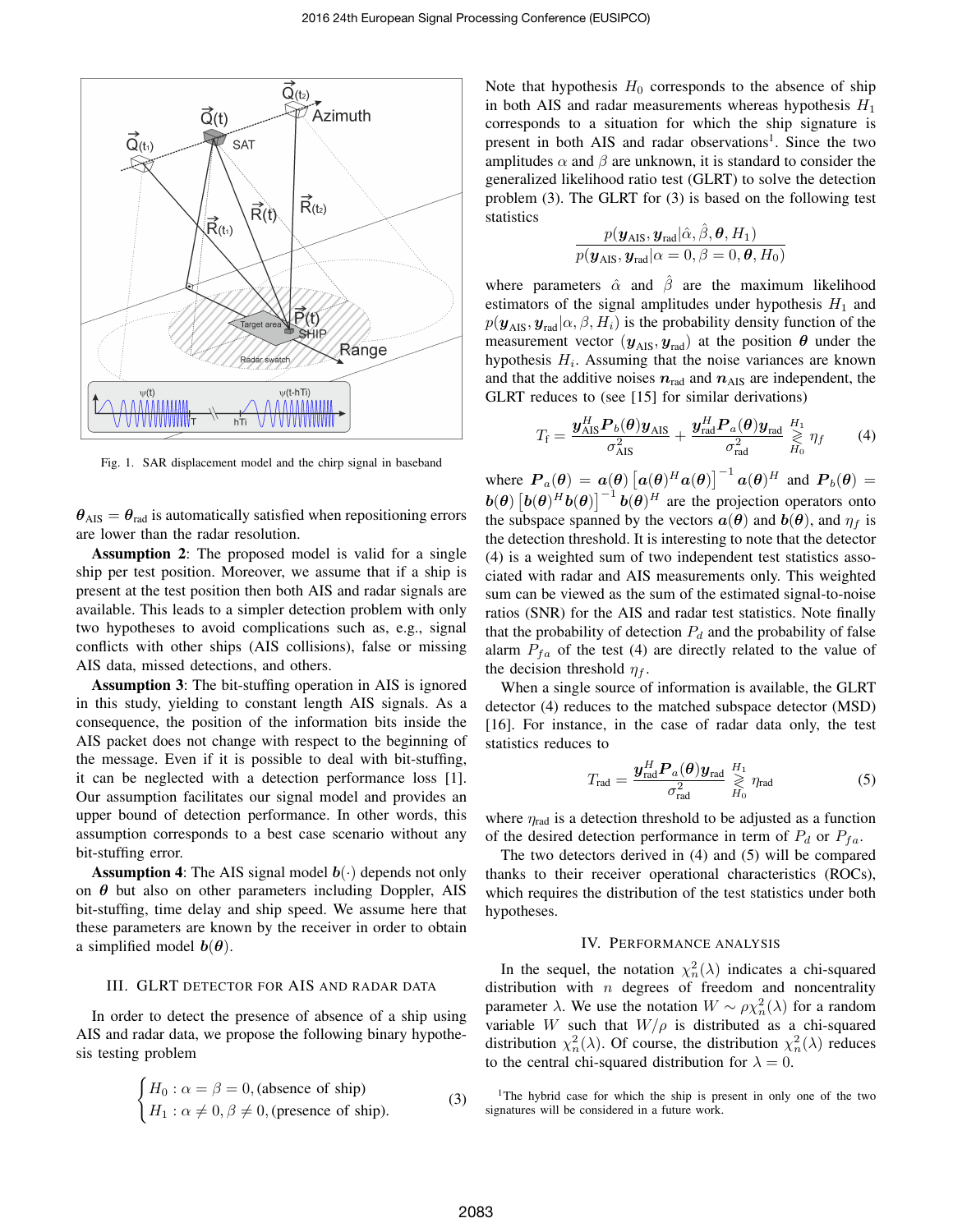# *A. Distribution of the test statistic* T*<sup>f</sup> (radar and AIS data)*

Considering known noise powers, the distributions of the joint AIS and radar detector (4) are given by

$$
T_{\rm f} \sim \begin{cases} \frac{1}{2}\chi_{4}^{2}(0) & \text{under } H_{0} \\ \frac{1}{2}\chi_{4}^{2}(\lambda_{\rm AIS} + \lambda_{\rm rad}) & \text{under } H_{1} \end{cases}
$$
 (6)

where  $\lambda_{\text{AIS}} = 2\beta^2 \|\bm{b}(\bm{\theta})\|^2 / \sigma_{\text{AIS}}^2$ ,  $\lambda_{\text{rad}} = 2\alpha^2 \|\bm{a}(\bm{\theta})\|^2 / \sigma_{\text{rad}}^2$ , and  $\lambda_{\text{AIS}} + \lambda_{\text{rad}}$  is the noncentrality parameter of the detector distribution of the joint AIS and SAR data.

## *B. Distribution of the test statistic* T*rad (radar data)*

The distribution of the MSD detector in (5) (corresponding to radar only measurements) in the case of a known noise power was derived in [15].

$$
T_{\rm rad} \sim \begin{cases} \frac{1}{2}\chi_2^2(0) & \text{under } H_0\\ \frac{1}{2}\chi_2^2(\lambda_{\rm rad}) & \text{under } H_1 \end{cases} \tag{7}
$$

where the noncentrality parameter  $\lambda_{rad}$  was defined in Section IV-A. A similar result can be obtained for the distribution of the test statistics for AIS data only.

# *C. Receiver Operating Characteristics*

The probability distributions derived in the previous section can be used to determine the ROCs for both detectors  $T_{rad}$ and  $T_f$ , and thus to evaluate the potential performance gain due to the joint use of AIS and radar data. Denoting as  $Q_{\chi^2}(y;n,\lambda)$  and  $Q_{\chi^2}^{-1}(y;n,\lambda)$  the complementary cumulative distribution function (CCDF) and its inverse for the noncentral  $\chi^2$  distribution with *n* degrees of freedom and noncentrality parameter  $\lambda$  [15], the  $P_d$  and the  $P_{fa}$  of both detectors can be derived as follows

AIS and radar

$$
P_{fa}(T_{\rm f}) = Q_{\chi^2}(2\eta_f; 4, 0)
$$
\n(8)

$$
P_d(T_{\rm f}) = Q_{\chi^2}(2\eta_f; 4, \lambda_{\rm AIS} + \lambda_{\rm rad})
$$
 (9)

Radar only

$$
P_{fa}(T_{\rm rad}) = Q_{\chi^2}(2\eta_{\rm rad}; 2, 0) \tag{10}
$$

$$
P_d(T_{\text{rad}}) = Q_{\chi^2}(2\eta_{\text{rad}}; 2, \lambda_{\text{rad}}). \tag{11}
$$

Straightforward use of the CCDF and its inverse lead to the following equations

AIS and radar

$$
P_d(T_{\rm f}) = Q_{\chi^2}(Q_{\chi^2}^{-1}(P_{fa}(T_{\rm f}); 4, 0); 4, \lambda_{\rm AIS} + \lambda_{\rm rad})
$$
 (12)

Radar only

$$
P_d(T_{\rm rad}) = Q_{\chi^2}(Q_{\chi^2}^{-1}(P_{fa}(T_{\rm rad}); 2, 0); 2, \lambda_{\rm rad})
$$
 (13)

where  $(13)$  and  $(12)$  show that the detection performance is directly related to the noncentrality parameters  $\lambda_{rad}$  and  $\lambda_{AIS}$  +  $\lambda_{\text{rad}}$ . Observe that

$$
2\|\alpha \boldsymbol{a}(\boldsymbol{\theta})\|^2/\sigma_{\text{rad}}^2 = 2\sum_{i=1}^{N_{\text{rad}}} \|\alpha a_i(\boldsymbol{\theta})\|^2/\sigma_{\text{rad}}^2 = 2N_{\text{rad}} \text{SNR}_{\text{rad}}
$$



Fig. 2. ROCs of  $T_f$ ,  $T_{\text{AIS}}$  and  $T_{\text{rad}}$  for a small ship (SNRo<sub>rad</sub> = 8.79 dB). The  $T_{\text{rad}}$  ROC for a bigger ship (SNRo<sub>rad</sub> = 13.09 dB) is also presented for comparison.

where  $N_{\text{rad}}$  is the number of radar integrated samples and SNRrad the input signal-to-noise ratio of the radar samples (resp.  $N_{\text{AIS}}$  and  $\text{SNR}_{\text{AIS}}$  for the AIS samples). Denoting as SNRo the output signal-to-noise ratio [16], we can express the noncentrality parameters as

$$
\lambda_{\rm rad}=2N_{\rm rad}\,{\rm SNR}_{\rm rad}=2\,{\rm SNRo}_{\rm rad}
$$

and

$$
\lambda_{\text{AIS}} = 2 N_{\text{AIS}} \, \text{SNR}_{\text{AIS}} = 2 \, \text{SNRo}_{\text{AIS}} \, .
$$

The different detectors are then comparable for a given target SNR expressing their performance in terms of  $P_d$  as a function of  $P_{fa}$  via the ROC curves.

## V. SIMULATION RESULTS

To analyze the performance of the two detectors defined before, we consider a simulation scenario (in agreement with the assumptions in II-C) with AIS and SAR signals corresponding to a single ship. The SAR system is assumed to operate with 200 pulses of  $2\mu s$  and 30MHz bandwidth, yielding a total of  $N_{\text{rad}} = 12000$  samples. For the AIS system, the known signaling bits and the predicted message bits lend to a total of  $N_{\text{AIS}} = 95$ . The ROCs are determined using equations (12) and (13).

The first set of experiments is presented in Fig. 2 for a small ship with a radar SNR of  $-33$  dB (i.e., SNR $o_{rad} = 8.79$ dB) and with AIS SNR of  $-8$  dB (i.e., SNRo<sub>AIS</sub> = 11.78 dB). Note that we used a logarithmic scale for the X axis and a linear scale for the Y axis. The gain obtained by using both AIS and radar data (blue line with squares) can be clearly observed when compared to the detector that uses radar measurements only  $T_{\text{rad}}$  (green line with triangles). For reference, a detector using AIS measurements only  $(T_{\text{AIS}})$  is presented (black line with circles) that is also outperformed